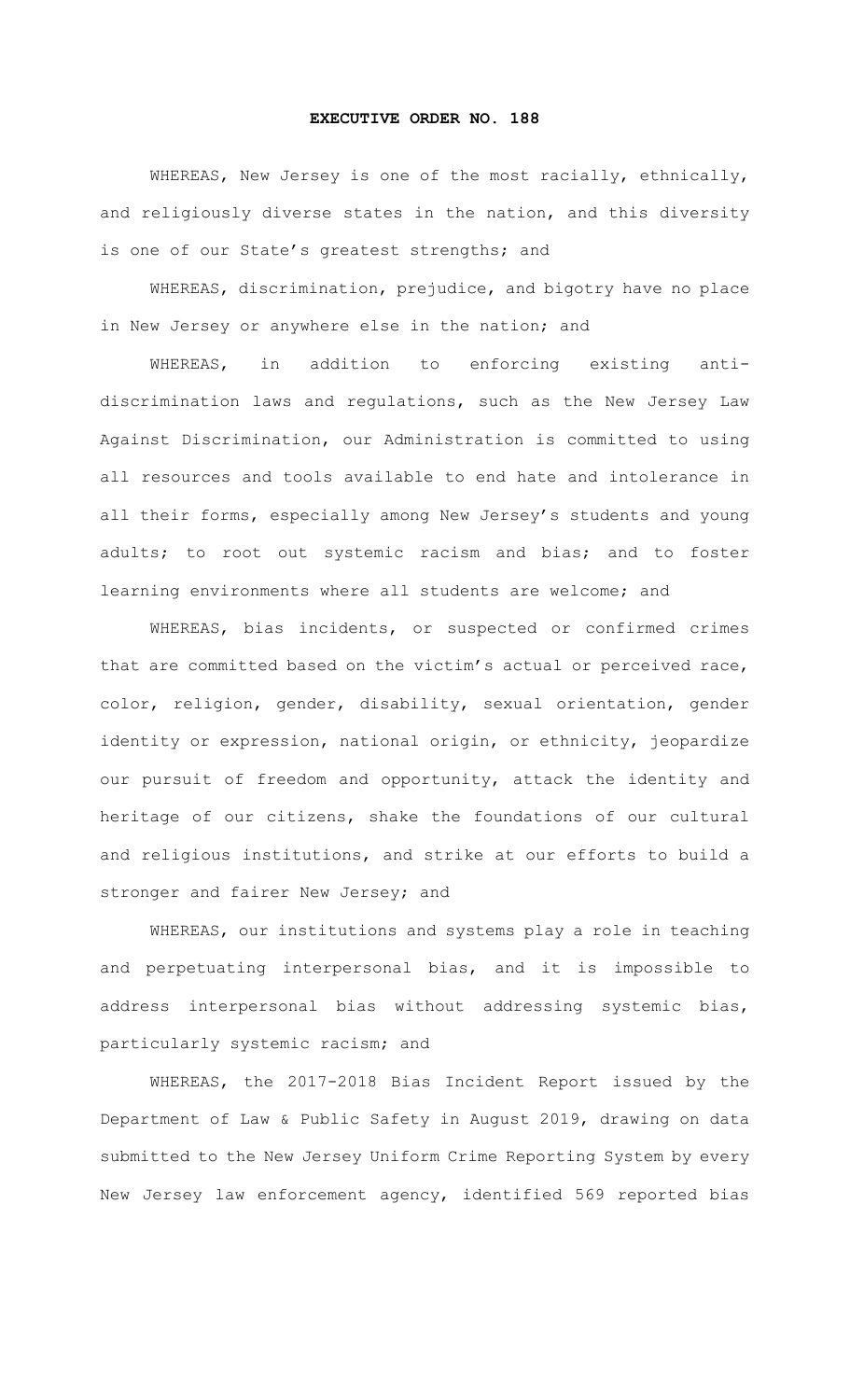incidents in New Jersey in 2018, the highest annual total since 2011; and

WHEREAS, the 2017-2018 Bias Incident Report noted that an alarming number of reported bias incidents occurred at schools, and/or involved offenders and/or victims who were minors; and

WHEREAS, the Department of Law & Public Safety's Bias Incident Report for 2019 identifies 994 reported bias incidents, a 75% increase from 2018 -- the highest annual number of bias incidents in the State and the largest year-over-year increase since New Jersey began reporting bias incident data in 1994; and

WHEREAS, the reported bias incidents from 2019 include the deadly December  $10^{th}$  attacks at the JC Kosher Supermarket and the Bayview Cemetery in Jersey City, in which two shooters fueled by hate, tragically killed four of our fellow New Jerseyans; and

WHEREAS, in 2019, almost 25% of reported bias incidents occurred in elementary and secondary schools; and

WHEREAS, young people continue to make up a disproportionate share of offenders and victims in reported bias incidents; and

WHEREAS, addressing the rise in reported bias incidents among students and young adults in New Jersey requires cooperation across government agencies to understand the root causes of bias incidents and determine the best path forward; and

WHEREAS, in response to the findings in the 2017-2018 Bias Incident Report, Acting Governor Sheila Y. Oliver issued Executive Order No. 78 (2019), which created an Interagency Task Force to Combat Youth Bias ("Interagency Task Force") to provide advice and recommendations to the Governor's Office, the Attorney General, and other Executive Branch departments and agencies on strategies and actions to reduce incidents of hate, bias, and intolerance involving students and young adults; and

2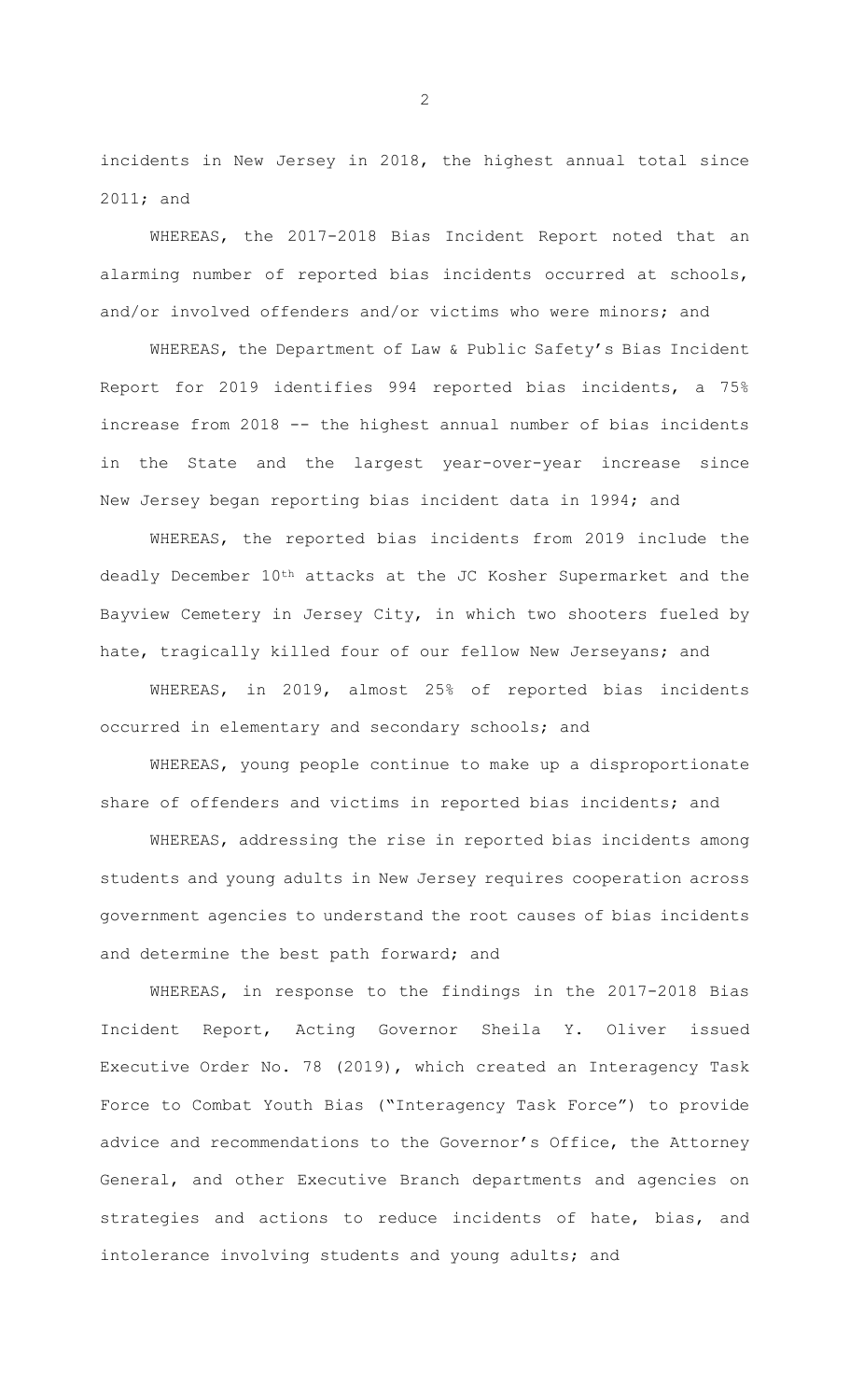WHEREAS, the Interagency Task Force has now issued the required report of its findings and recommendations to the Governor and Attorney General; and

WHEREAS, the Interagency Task Force's report includes 27 recommendations for how New Jersey can better address the rate of bias incidents, particularly among young people, through education, enforcement, and public engagement; and

WHEREAS, although certain recommendations of the Interagency Task Force would require action by the Legislature, by school districts, or by postsecondary institutions, other recommendations can be implemented through action by Executive Branch departments and agencies, as described in the Interagency Task Force report's "Implementation Plan"; and

WHEREAS, the Interagency Task Force's recommendations are consistent with the policy of the State of New Jersey to combat discrimination, prejudice, and bigotry, and to reduce the rate of bias incidents in the State;

NOW, THEREFORE, I, PHILIP D. MURPHY, Governor of the State of New Jersey, by virtue of the authority vested in me by the Constitution and by the Statutes of this State, do hereby ORDER and DIRECT:

1. The Attorney General; the Department of Law & Public Safety's Division on Civil Rights, Division of Criminal Justice, Division of State Police, and Juvenile Justice Commission; the Department of Children & Families; the Department of Education; the Office of Homeland Security & Preparedness; and the Office of the Secretary of Higher Education, shall take necessary and appropriate steps to implement those recommendations contained in the report of the Interagency Task Force that these Executive

3